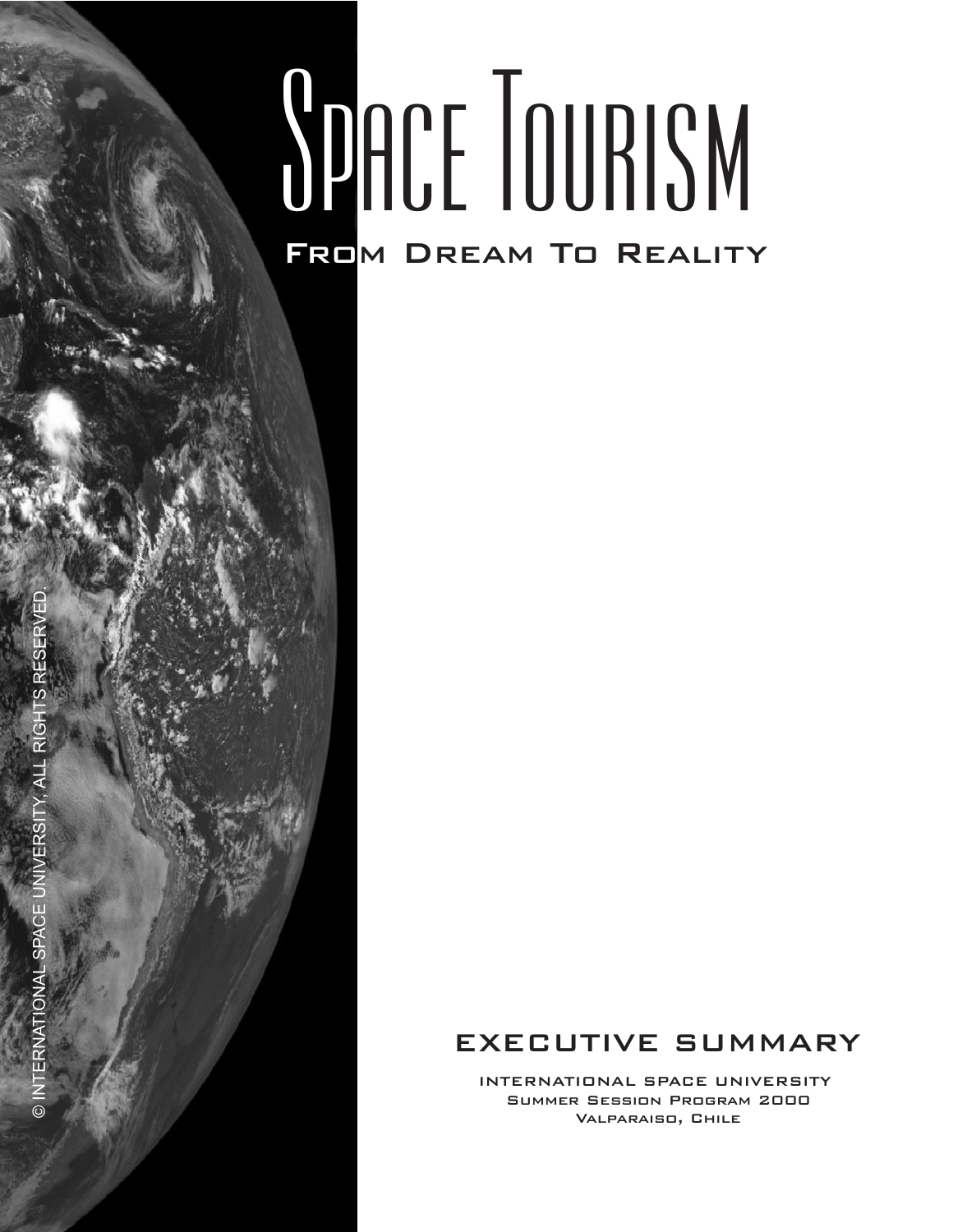# Acknowledgements

### **Co-Chairs:**

Angie Bukley

Wendell Mendell

#### **Teaching Assistant:**

Maryann Brent

### **Faculty/TA's/Staff:**

Sheila Bailey

Victor Bensimhon

Lin Burke

Li-Te Cheng

Patrick Collins

Daniel Glover

Doug Hamilton

Henry Hertzfeld

Tarik Kaya

Gregg Maryniak

Kristian Pauly

Roy Nakagawa

Nikolai Tolyarenko

Marleen Van Mierlo

Gudrun Weinwurm

And all the others who gave us their help and moral support.

Thank you all of the Faculty/TA's who helped and gave moral support.

The 2000 Summer Session of the International Space University was hosted by the Universidad Tecnica Federico Santa Maria in Valparaiso, Chile. This was ISU's first time in the southern hemisphere, and thus the first ISU Winter Session.

The cover depicts the Earth as seen from the eyes of the first space tourists. It is at once awe-inspiring, beautiful, and at least for now- it is our home. A student's spacecraft blueprint represents the dreams of tomorrow, the dreams we continually strive for. On the back cover, a painting depicts the elegance and romance of love with no bounds.

Shuxing Feng created the title, "From Dream to Reality." It is a reference to the dream in China of travelling to the Moon to visit the mystical princess who according to Chinese folk tales lives there.

Back Cover Art, Copyright 1984 by Pamela Lee, from the book, "Out of the Cradle," by William Hartman, Ron Miller & Pamela Lee, Workman Publishing, New York, 1984.

Cover Design by Patricia Garner.

Spacecraft sketch courtesy of Li-Te Cheng.

Cover photo courtesy of NASA.

Some images on page 5 and 8, Courtesy of X-Prize Foundation. All other images courtesy of NASA.

Additional copies of the Final Report or the Executive Summary for this project may be ordered from the International Space University (ISU) Headquarters. The Executive Summary also can be found on the ISU website.

> International Space University Strasbourg Central Campus Attention: Publications Parc d'Innovation Boulevard Gonthier d'Andernach 67400 Illkirch-Graffenstaden FRANCE Tel: +33 (0) 3 88 65 54 30 Fax: +33 (0)3 88 65 54 47 Http://www.isunet.edu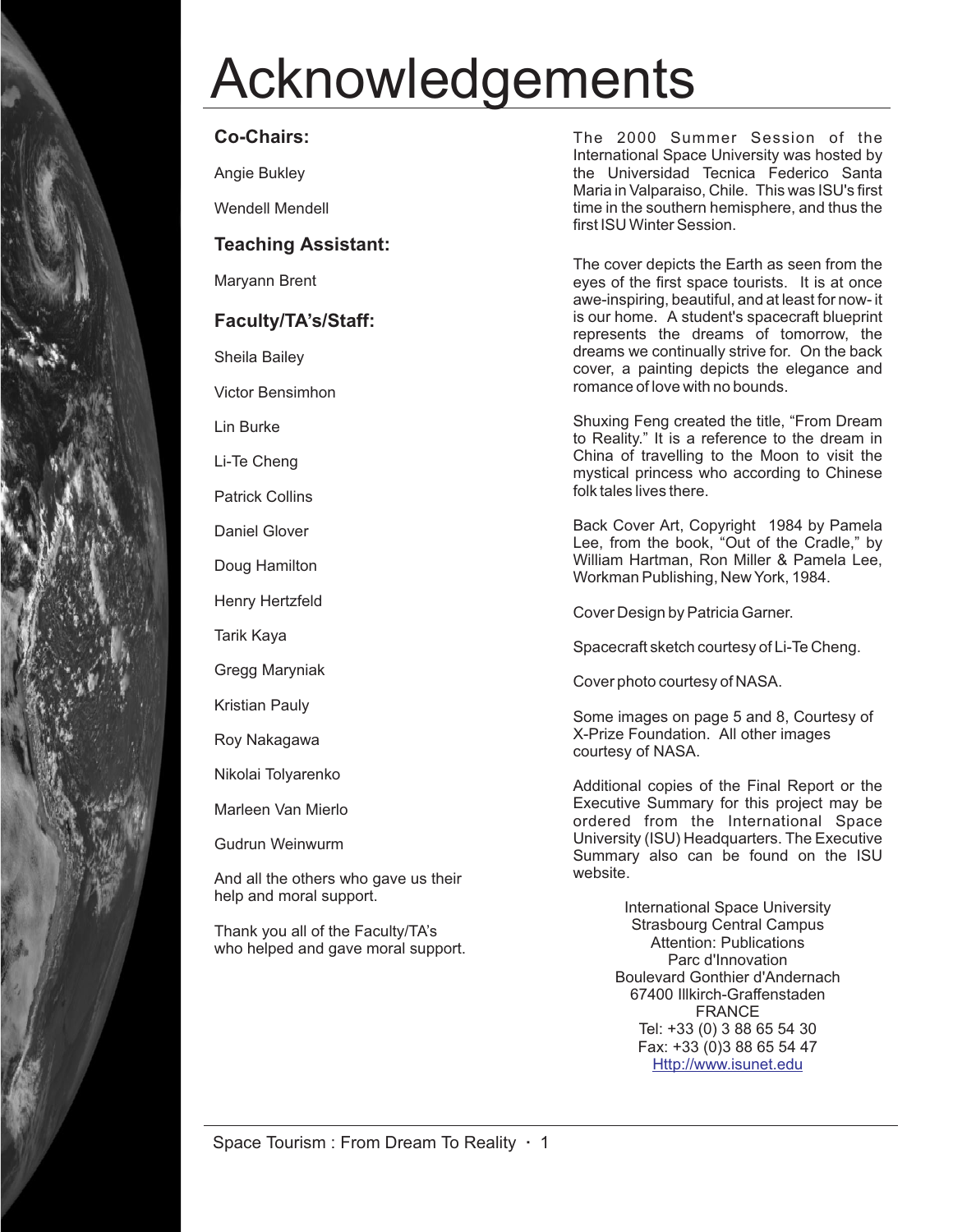### Authors



Weng Ang - UK Olaf Appel - GERMANY Brain Arenare - USA Yanqiang Bai - CHINA Bertrand Beaud - FRANCE Thomas Berger - AUSTRIA Philippos Beveratos - GREECE Torsten Bondo - DENMARK Barry Cayen - CANADA Kimberly Cyr - USA Frederico De Faria Elsner - BRAZIL Frans Doejaaren - THE NETHERLANDS Katia Dyrda - CANADA Shuxing Feng - CHINA José Luis Flores Martin - SPAIN Patricia Garner - UK Patrizio Graziano - ITALY Alina Hale - UK Felipe Hernandez - CHILE Loretta Hidalgo - USA Tomohiro Ichikawa - JAPAN Arif Janjua - CANADA Hiroshi Kawabe - JAPAN Shane Kemper - USA Jan-Albert Koekemoer - SOUTH AFRICA Raffi Kuyumjian - CANADA Pierre Lenhardt - FRANCE Guanghua Luo - CHINA José Mariano López Urdiales - SPAIN Keiko Minagawa - JAPAN Henrik Norin - SWEDEN Niall O´Byrnes - IRELAND Valerio Raganelli - ITALY Vemund Reggestad - NORWAY Michiel Rodenhuis - THE NETHERLANDS Steffen Scharfenberg - GERMANY Anja Strømme - NORWAY Aslı Pınar Tan - TURKEY Elaine Tan - CANADA Caroline Tomas - FRANCE Michel Van Pelt - THE NETHERLANDS Doinita Magdalena Voica - AUSTRIA Bin Wu - CHINA

**"Somewhere, something incredible is waiting to be known."**

**-Carl Sagan**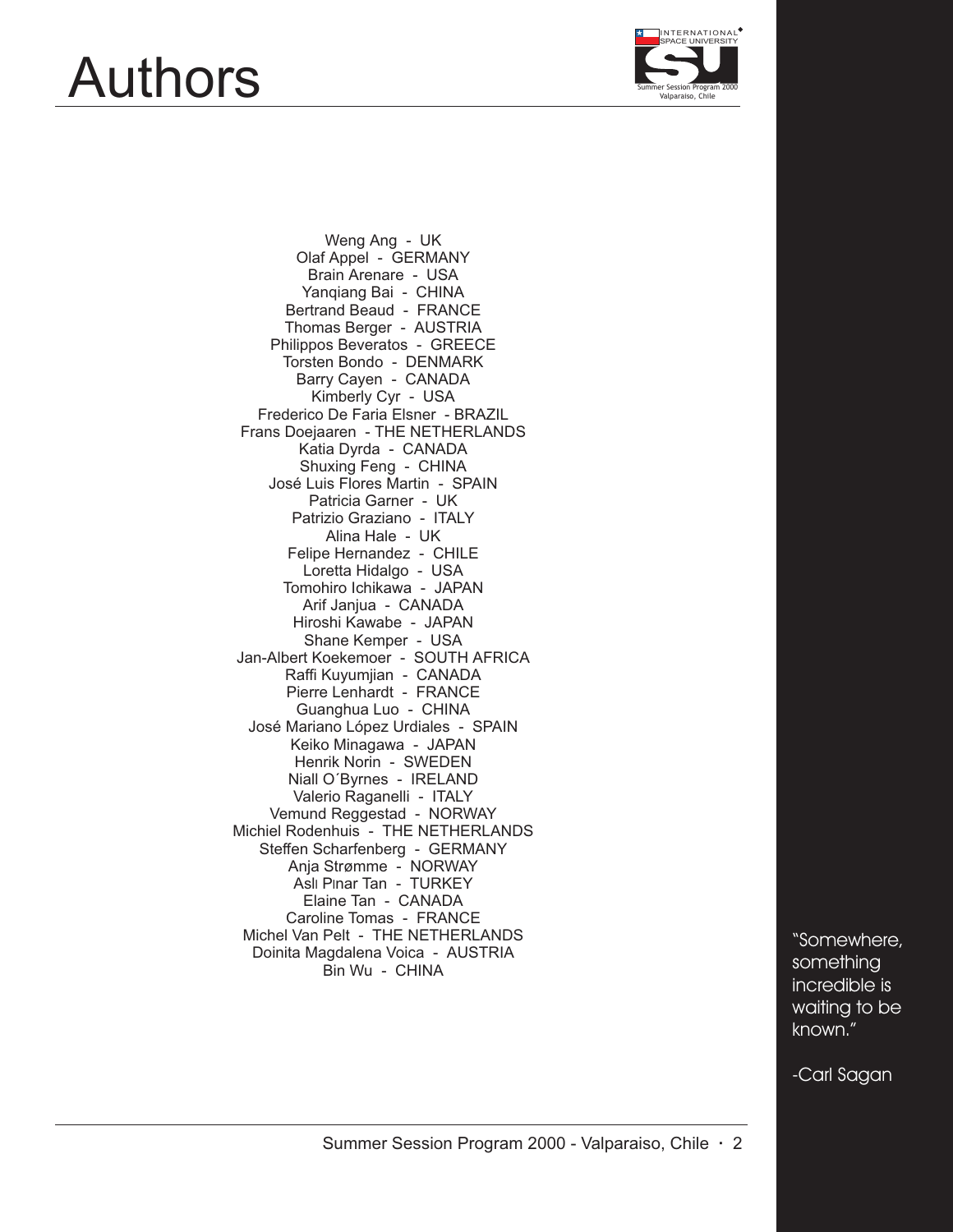# World of Space Tourism



Turismo Espacial Rymdturism Space Tourism Sիեզերական տուրիզմ Tourisme Spatial kosma spaco turismo Ruimtetoerisme अंतरिक्ष पर्यटन Weltraumtourismus Torism Spassial ללח תוריית 宇宙旅行 Turisme i rummet Turism spatial **Romturisme** Turasóireacht Spáis 우주여객 太空旅行

Τουρισμός στο Διάστημα Uzay Turizmi

Turismo spaziale Vesoljski Turizem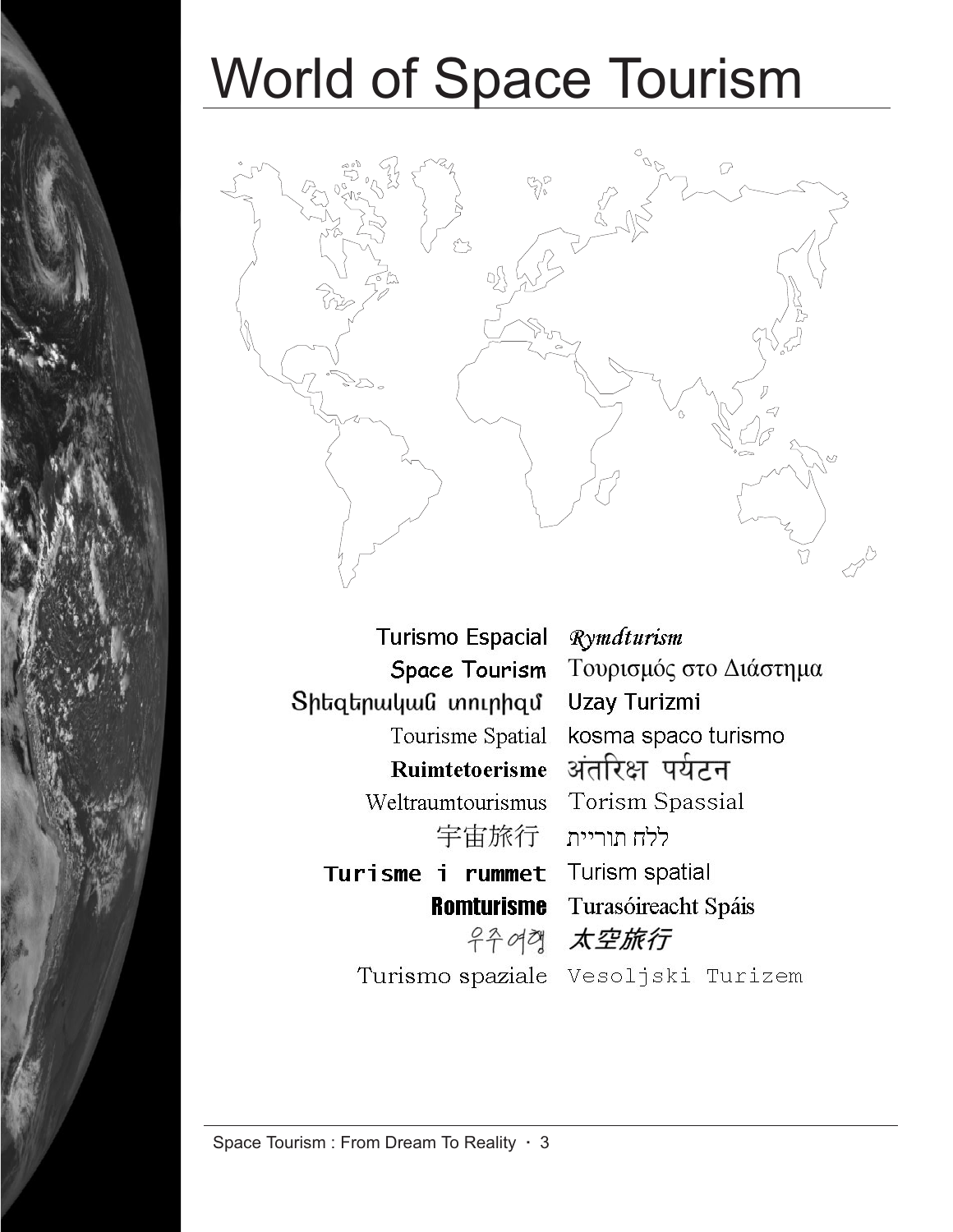# Introduction

Over the course of human history there has always been a strong desire to travel and explore. During the recent decades people have ventured to the last remote areas on Earth. For the adventure tourist of tomorrow, space is the natural next step. For others, travelling into space is a dream in itself.

> *Our mission is to expand opportunities for humans to experience space by proposing a framework for tourism that is enduring, evolutionary and open to all.*

Why is this important? Bringing a heightened sense of unity and environmental awareness to the general public, politicians and business leaders may help all create a better world back home. On an even more basic level, the beauty of space inspires us, as images from the moon, from space station MIR and the Shuttle already have. As more space farers share their experiences from the new frontier they will inspire a generation to reach for their dreams just as we were inspired to reach for ours.

The era of public space travel is approaching faster than most people think, driven by the human desire for adventure, travel and fun, and the economic motivation for creating a space tourism industry. Before this will happen, advancements in engineering, law and policy, and medicine must be made, as well as considering the issues involved in business and management. Public awareness of the possibility must be increased and worldwide excitement about space generated in order to make space tourism a reality .

This document summarises the main findings from the areas mentioned above that run through each evolutionary stage of space tourism:

- Current space tourism activities "
- Pre-orbital space tourism activities " "
- Low Earth Orbital (LEO) space tourism covering LEO flights and facilities the focus of the project "
- Future visions of space tourism

*The beauty of the cosmos continually inspires wonder and curiosity. Throughout history, space has provided humanity with both practical benefits and fertile grounds for the imagination… Together with future generations, we will be the next explorers to unravel the mysteries of the universe*

*- United Nations*

"The best way to predict the future is to invent it"

- Alan Kay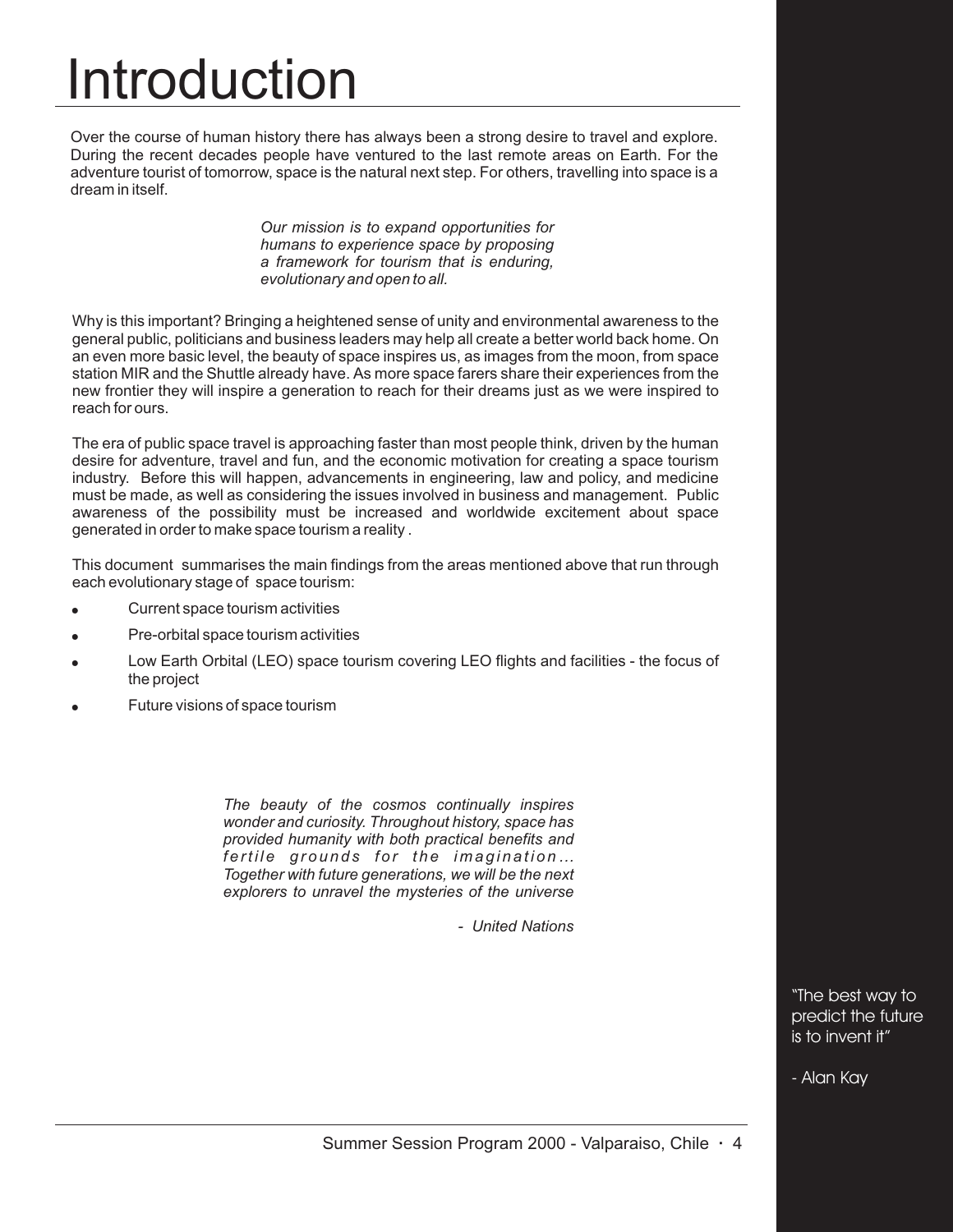# **Client**

What are the dreams and needs of future space travelers? Who will they be? Where will they go?

### **Current space related activities**

Currently several possibilities exist for humans to start fulfilling their dreams about space. Only a few have enjoyed the ultimate thrill of being in space, yet there are ways to prepare people through simulations for this upcoming adventure.



*Neutral Buoyancy Hydro Lab*

A visit to a cosmonaut-training center or to a space camp gives the traveler the opportunity to experience many activities related to space and space exploration.

They can get the feeling of varying g-forces, similar to lift off and re-entry using huge centrifuges. In a *Neutral Buoyancy Hydro Lab* they can float in an environment similar to true weightlessness.

It is possible to fly up to Mach 2.5 and to reach altitudes of up to 25 km with Russian jet



*Zero g during a parabolic flight*

fighters. From this altitude the curvature of Earth can be seen. Flying a jet aircraft in a parabolic trajectory generates a microgravity environment that can be enjoyed by the passengers for up to 30 seconds per loop.

#### **Near term space tourism**

Sub-orbital flights are expected in the near future. These flights will take people to the edge of space and offer the thrill of real space flight for the first time. They will provide the excitement of feeling weightless, the view of Earth below, and reaching the magic 100km mark.

High altitude balloons may also be a way to include a wider range of clients, offering a longer stay in the upper atmosphere.

### **Tourism in Earth Orbit**

Going into space will be a memory that will last a lifetime.

To look at Earth from above is a wonderful dream and also one of the most impressive experiences cosmonauts/astronauts have on their spaceflights. During a stay in Earth orbit, travellers will enjoy views of the Earth, the stars and the Moon.



*View from the Space Shuttle*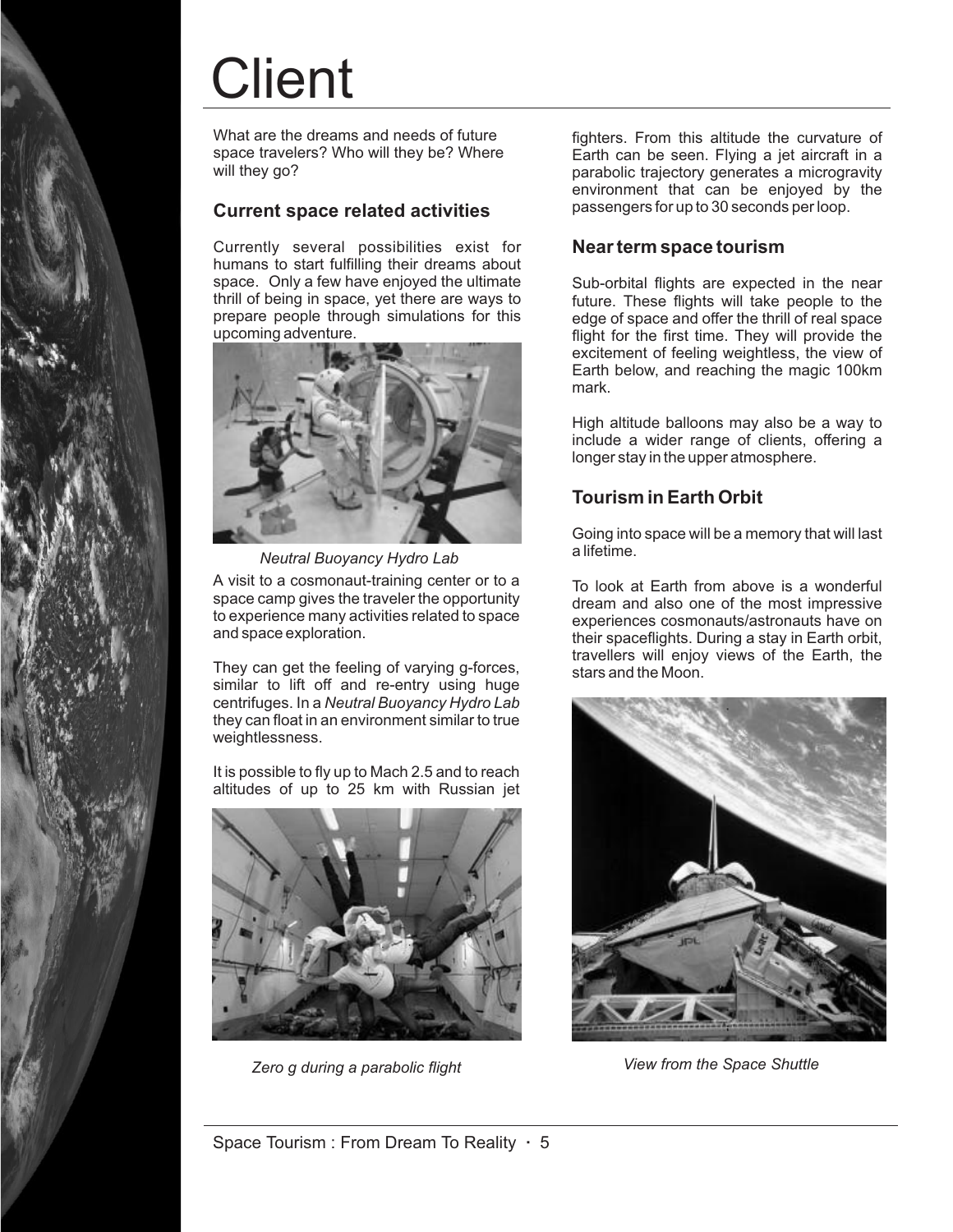Microgravity will provide a huge "playspace" for performing sports, games, weddings and experiments. Passengers will be able to conduct scientific studies, and thus become involved in the daily work of the cosmonauts and astronauts. This will raise their understanding and awareness of the usefulness of space.

According to surveys conducted on the needs and interests of travelers, the preferred duration time for a space flight ranges from 2 days to one week.

There should also be enough space inside the craft to satisfy the needs of the clients in terms of privacy and entertainment. This required volume strongly depends on the flight duration.

Well-equipped sleeping quarters as well as client-oriented hygienic facilities have to be provided for long duration flights.

To be able to provide all these different experiences and a comfortable environment for the travelers implies the need for an orbital entertainment and recreation facility.

### **Future Space Tourism**

For the future space tourist Low Earth Orbit will not be a limit anymore. Space hotels with microgravity swimming pools and cruises to the Moon, Mars and other celestial bodies will be possible. Going into Outer Space will not be just a dream anymore: it will become reality.



*Future holidays on Mars*

*The "pale blue dot" Earth looks so fragile and inspiring. The idea of "us" and "them" breaks down and only the overwhelming sense of "we" is left… a small planet united, floating in the cold harshness of space.*

> **"Sure it is expensive… ...but what is the cost of an unfulfilled dream ?"**

**- Mike Saemisch**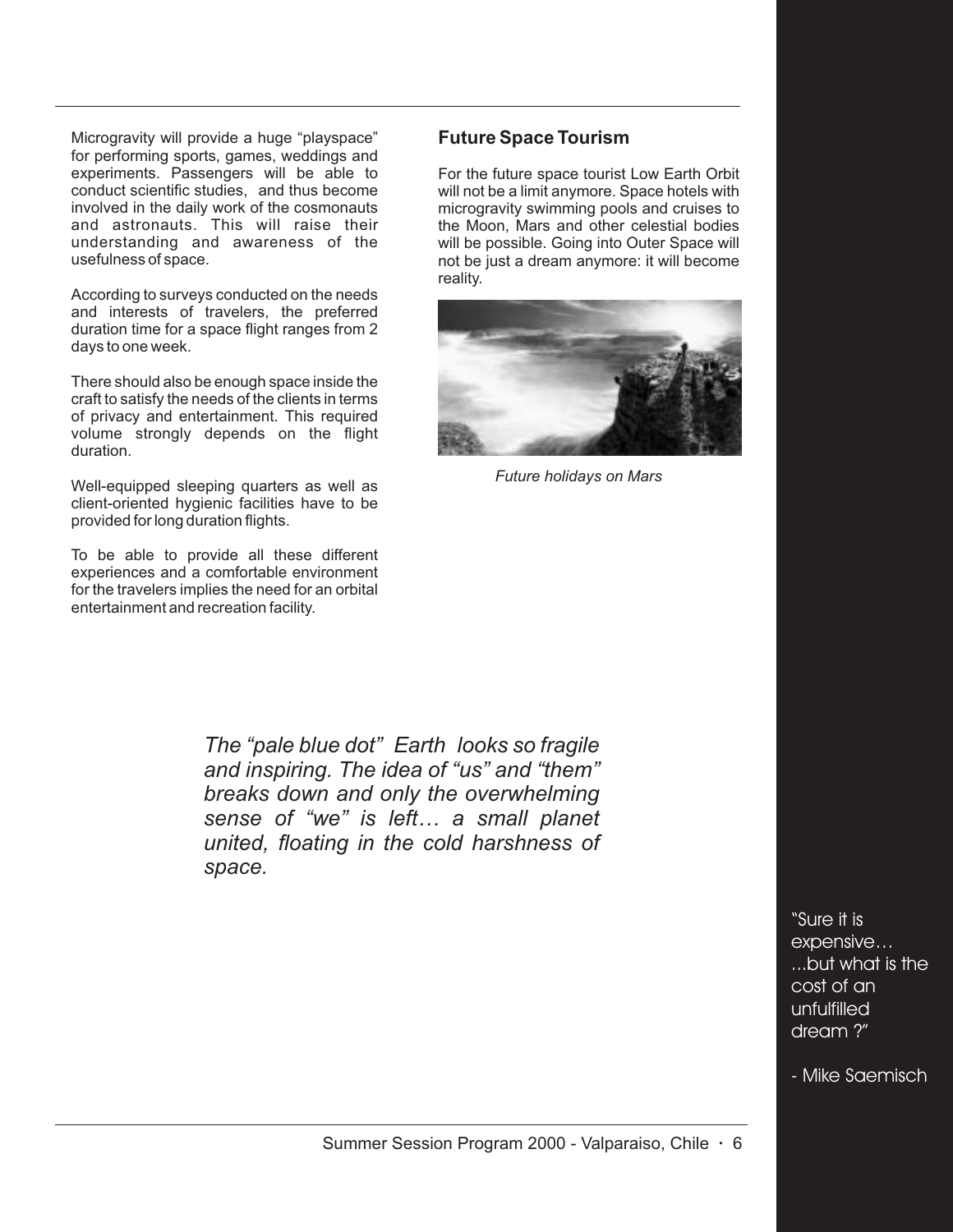# Engineering

The future possibility of space tourism is relatively promising, given the current state of technology for human spaceflight.

### **Current Space Technology**

Currently, there are only two launch vehicles in operation that can carry humans into space: the Space Shuttle and the Soyuz, operated by NASA and Russian Space Agency, respectively. Both are mainly used for LEO missions.







The Space Shuttle consists of a reusable orbiter with two recoverable and reusable solid rocket boosters and an expendable external tank. It can carry a crew of eight people, but in case of an emergency it can carry two more. The current launch site is Kennedy Space Centre. The shuttle orbiter lands as an aeroplane, and can therefore be landed at airports.

Soyuz has three stages, and can carry up to three people into orbit. The current launch site is Baikonur. The Soyuz capsule descends with parachutes and lands on land.

There are also some other vehicles developed for transporting humans to space, but which are not used now:

Buran: Designed and built to carry two to four crew. Only five Buran Shuttles were built. It was cancelled due to lack of funds. (Russia) Hermes: Designed to be launched on an expendable Ariane 5 booster, to carry three crew up to 800 km orbit, on missions of 30 to 90 days. Although much technology was developed, it was cancelled due to political and financial reasons. (ESA)

HOPE-X: Intended to be a small unmanned re-entry vehicle to be launched by H-IIA, the H-IIA Orbiting Plane Experimental (HOPE-X) failed twice in sequence. Development is currently on hold. (Japan)

Shenzhou: This is the unmanned test capsule in the development of a manned capsule under the name Project 921. It carried a dummy passenger and returned safely after completing 14 orbits. Currently, a manned flight is planned after a second unmanned flight. (China)

There are some other launch vehicles, such as Ariane 5, Titan, and Proton, which are not developed for manned flights but which may possibly be modified to accommodate humans.

Currently, liquid rocket propellant systems have an advantage over other types of chemical combustion, such that they have the highest achievable performance and can be operated during all phases of the flight. Solid rocket propellants are still used (mainly for liftoff) because of their high thrust. For space tourism, the use of solid propellant rockets will probably not be an option because of the fact that they cannot be turned off. The relatively high risk involved in the use of these systems is not acceptable.

### **Near-Term Technology Options**

Two types of technologies, with further development, may be used to achieve space tourism in the Earth's outer atmosphere, within the coming five to ten years. These are:

- 1. High-altitude manned balloons<br>2. Sub-orbital flight technologies
- Sub-orbital flight technologies

The proposed concept for high-altitude passenger-carrying balloons is to use them to lift a pressurized capsule carrying three people to the stratosphere at about 40 to 50 km altitude. The air density at this level is 0.3% of the air density at sea level, which gives a view of a black sky together with the stars, even in daytime. Moreover, the Earth´s curvature is clearly visible underneath, with a field of view of about 1400 km diameter. The balloon would stay aloft for several hours. The navigation system would use GPS to position the craft. The descent would be performed by separation of the pressurized capsule from the balloon, at which time the capsule would start free-falling. During the initial phase of the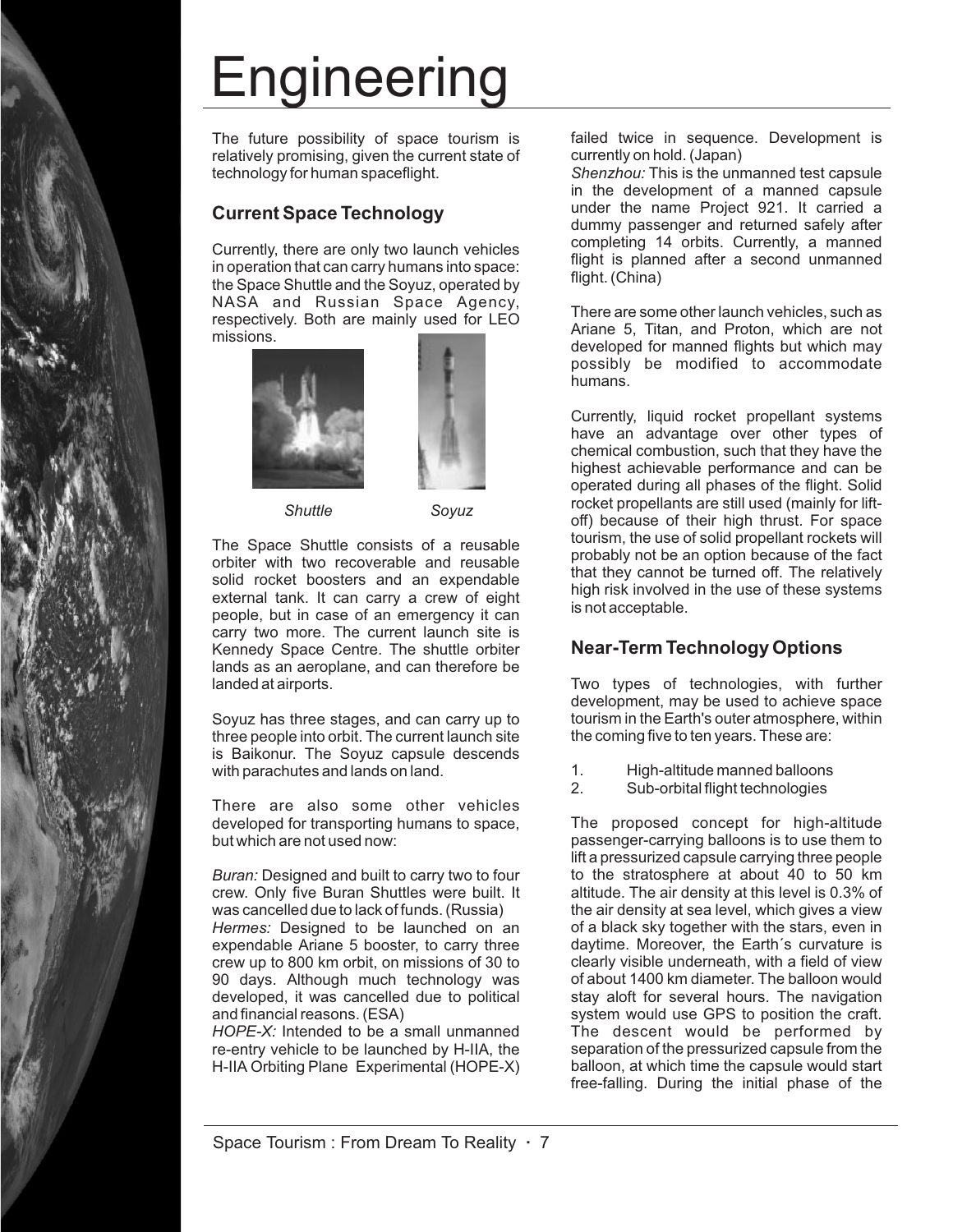descent, the capsule will fall through a region where the atmosphere is very thin, providing about 30 seconds of microgravity before atmospheric drag starts to decelerate the capsule significantly. The capsule should also have life support and descent-recovery systems as well as carrying a telescope for entertainment purposes.

The other option proposed for near-term space tourism is a two-hour duration suborbital flight, reaching altitudes of 80 to 100 km. This option would also provide the experience of weightlessness, Earth sightseeing from high up above, as well as a sense of being in space.

The vehicle to be used can be one that is built to meet the X-Prize requirements. The X-Prize is a privately funded competition that is encouraging the building of a vehicle capable of taking three passengers to an altitude of 100 km and repeating the trip within 2 weeks. One proposed vehicle is the Pathfinder rocket plane, which is a fighter-bomber-sized aircraft

that can eject a payload in its upper stage to LEO. The payload system is suitable for development to carry a capsule of three passengers. As the flight is short (less than 2 hours), only a basic life support system needs to be designed to supply the manned capsule. Furthermore, the passengers will need to wear spacesuits. Pathfinder will takeoff and land at an

airport just like an aircraft. This means that the available ground infrastructure for air transport can be used with minor additions.

### **Orbital Space Tourism Technologies**

There are a number of concepts to deliver tourists to orbit and return them safely to Earth. The first choice is whether to have a



#### *Pathfinder*

vehicle taking tourists to orbit and back or to have a transport flying passengers to an orbital facility and returning them after their stay ends. In the first case, the vehicle would need to be equipped with all necessary amenities for the passengers during the flight, whereas in the second case these could be located at the facility, making the transport a small and light vehicle.

The trade-off is between saving on the



recurrent launch costs by using a facility containing amenities against the higher initial launch costs to put the facility into orbit. The number of flights per year and the length of the stay in orbit are important drivers affecting this choice.

The second choice is the number of stages. Two Stages To Orbit (TSTO) vehicles would have

a higher payload fraction but suffers from higher complexity from vehicle mating. Single Stage To Orbit (SSTO) vehicles would have simplified operations and logistics offering faster turnaround times and hence lower costs but would require the development of advanced materials.

The third choice is between air breathing engines and rocket engines. The former

"Problems...look mighty small from 150 miles up."

-Roger B **Chaffee** (US astronaut)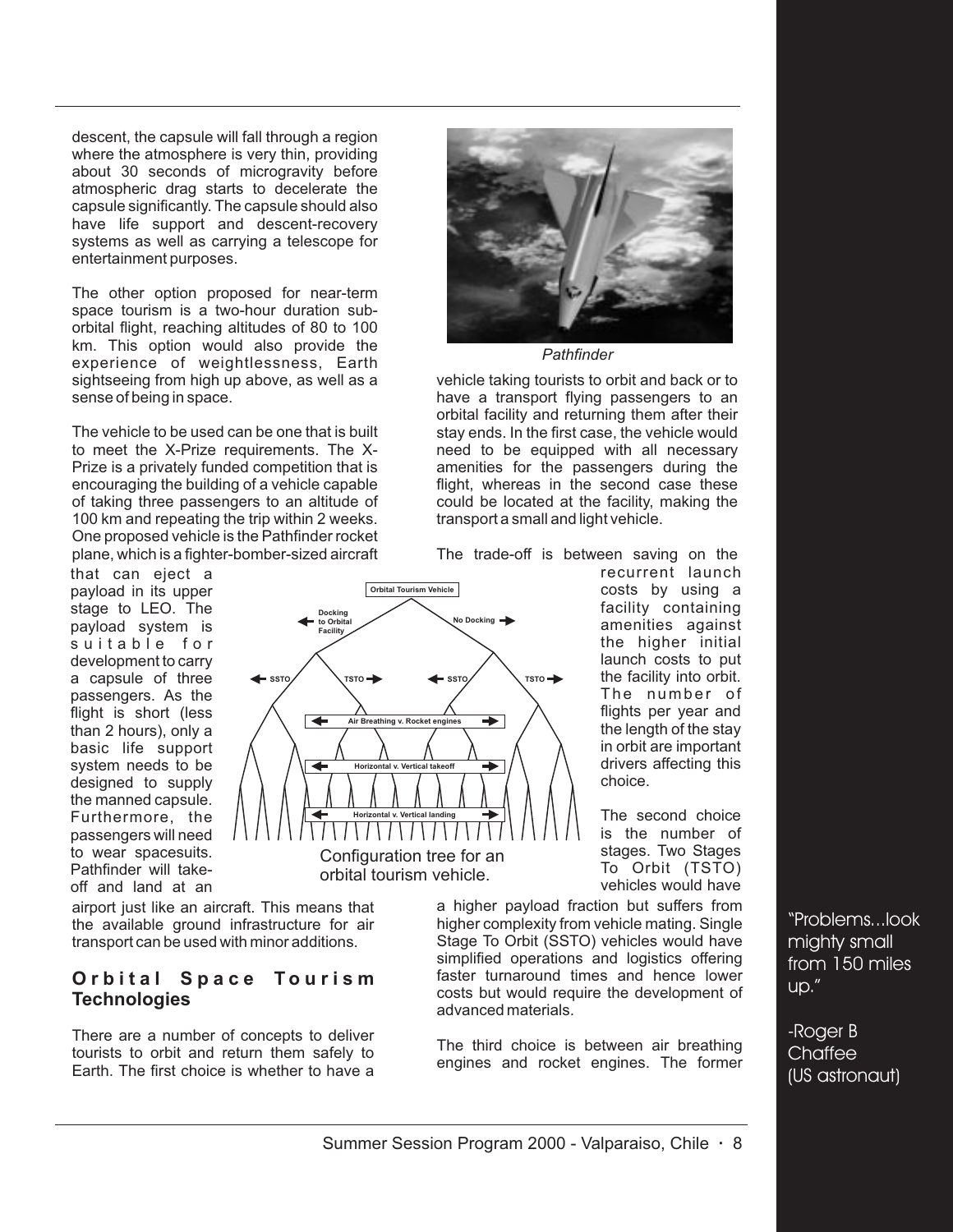

offers higher payload mass fractions but suffers from higher complexity. The latter offers higher thrust levels.

The last 2 choices concern the use of either horizontal or vertical orientation for both takeoff and landing. Vertical launching will simplify the vehicle structure, as there is no lifting surface, adding to payload capacity. Horizontal launching will improve the safety as engine failures can be managed by gliding to an alternative landing site assuming a large cross-range capability. In addition, the vehicle will be able to fly in more varied weather conditions, reducing the number of cancelled flights, which will improve its market potential.

It is expected that many customers will want to view their home country. Since most of them will come from North America, Europe and Asia, it is necessary to choose a highly inclined orbit. However, high inclination orbits experience higher levels of space debris and radiation. The ISS has an inclination of 52 degrees. This gives a ground track that covers the USA, Japan, South America and Australia very well. Northern Europe and Canada are hardly covered, but this might have to be sacrificed for safety. At 50 degrees, the flux of space debris is much less, but the radiation in the South Atlantic Anomaly will still be a problem to deal with. The development of more accurate predictions to avoid solar particle events is preferred to the use of extensive shielding. However, risks to tourists may be minimised by only having trips during periods of low solar activity and avoiding travel through the radiation belts at an altitude of 200 km. The orbit altitude has to be optimised in terms of the V budget, considering atmospheric drag.

The probability of serious impact from space debris is estimated to be approximately 0.6 per million flight hours compared with aircraft all-causes accident probability of 0.3 per million flight hours. The Space Shuttle typically has to have four windows changed due to space debris damage. To satisfy customer requirements, there will be a larger window area on future passenger space vehicles than on the Space Shuttle. The need to replace damaged windows will increase turnaround times and maintenance costs.

There are 3 choices for the level of autonomy used on the space vehicle. A crewed vehicle would incur high costs due to the number of crews needed for frequent flights. Alternatively, a crewless vehicle would save money but would require preparation and / or selection of the passengers. The last alternative is an automated vehicle that has a trained professional who would be responsible for the safety and comfort of the passengers but would not control the vehicle.

A public space transport vehicle would need to meet safety requirements similar to those for commercial aircraft. In particular, the reliability of the engines must be improved compared with current crewed vehicles. It will be difficult but necessary to ensure a rate of 1 in-flightshutdown (IFSD) per 20,000 hours flight time. The launch vehicle design must avoid the need for frequent unplanned long-duration maintenance periods which would make orbital trips less attractive.

Future launch facilities for reusable launch vehicles will require more optimal launch operations than current sites. A flight centre that services and launches the vehicle from the same location is preferable, as is planned for the X-33. Launch operations should be highly automated which will reduce costs. Future spaceports should have similar facilities to airports with infrastructure to handle take-off & landing, maintenance & parking, refuelling, traffic control, and handling of passengers, luggage & cargo.

An important issue for ground operations is whether a vehicle can be processed horizontally or has to be prepared vertically as with current expendable launchers. Horizontal processing is more convenient and less labour-intensive: an important factor when the flight rate is high and the turnaround time must be kept low.

The choice of propellant affects operations. There is experience of handling kerosene at airports whereas cryogenic propellants such as liquid oxygen require more specialised equipment for production and storage. Toxic propellants require special handling procedures and equipment.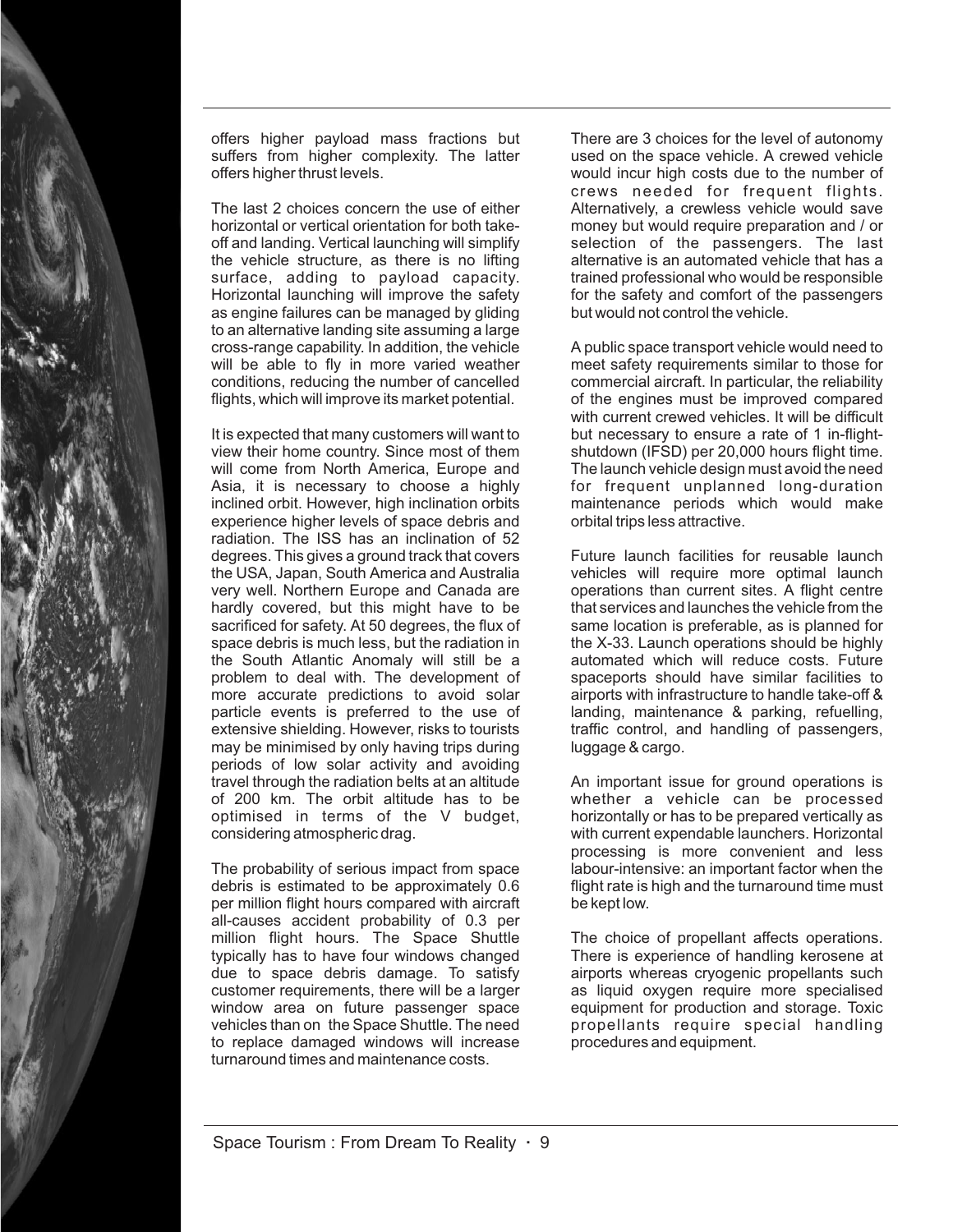A combined Air and Space Traffic Control (ASTC) system will need to be set up to prevent collisions between aircraft and spacecraft during launch, re-entry and landing phases. This could be done by extending the proposed new Air Traffic Control (ATC) system called the Automatic Dependant Surveillance Broadcast (ADS-B) system, enabling aircraft with GPS receivers to broadcast their position and velocity, to spacecraft as well as ground control.

Future space tourist vehicles will require aircraft-like operations to be profitable, needing advances in technology and a different design philosophy governed by maintainability and operations, rather than development and production optimisation.

Tourists will require greater habitable volume for comfort and recreation than astronauts have been allocated in the past. The Space Shuttle External Tank could be re-used to build a space facility. However, orbital maintenance of the external tanks is critical and out-gassing of the foam insulation is a concern. The TransHab inflatable module provides almost 3 times as much volume as conventional metal volumes after inflation. The multi-layer structure gives better protection than metal against space debris and provides good thermal insulation.

Noise levels inside a tourist facility should be below the level currently predicted for the International Space Station (ISS) and must be below the standard limit for occupational noise exposure (85 dB). Ventilation fans generate this noise. Hence, quieter fans must be developed. Permanent space facilities will require better personal hygiene capabilities for tourists than those available on the ISS. Sleeping quarters will require windows.

The ISS could be used for space tourism activities. Examples include communication with astronauts, flights to observe the ISS at distances of several kilometres to tens of kilometres and docking with the ISS with the possibility of stays at an additional habitat module.

### **Future Space Tourism Technologies**

After we have accomplished orbital flights for tourists around the world and viewed our fragile planet from above, the demand from people is likely to force the market to grow from orbital flights to interplanetary flight, and to space hotels in orbit and on planet surfaces. Then, further into the future, we will be able to take lunar cruises and rest at a hotel on the Moon, enjoy cruises of Saturn´s rings, observe spectacular active volcanoes on Io, take advantage of package deals available for Mars, and eventually experience interstellar travel.

These futuristic ideas may presently be beyond our technological knowledge and ability. The crucial aspect of travel for these vast distances will always be speed. Numerous exotic ideas exist, which range from the more realistic to the more imaginative: ramjets using nuclear propulsion, electric (ion or plasma) propulsion systems, solar and laser sails, electromagnetic mass drivers, wormholes, antimatter energy, etc. There are also other issues to be overcome, such as minimizing the deteriorating effects of micro-gravity or zero-g on the human systems, and protection of both humans and spacecraft from the solar flares and cosmic radiation.

Space Tourism has been a dream up to now. However difficult, every achievement is a dream at first, and this is a project lighting the path from dream to reality.

**"Circling the Earth in the orbital spaceship I marvelled at the beauty of our planet, 'People of the world! Let us safeguard and enhance this beauty, not**

**destroy it!'"**

**-Yuri Gagarin, First Human in Space**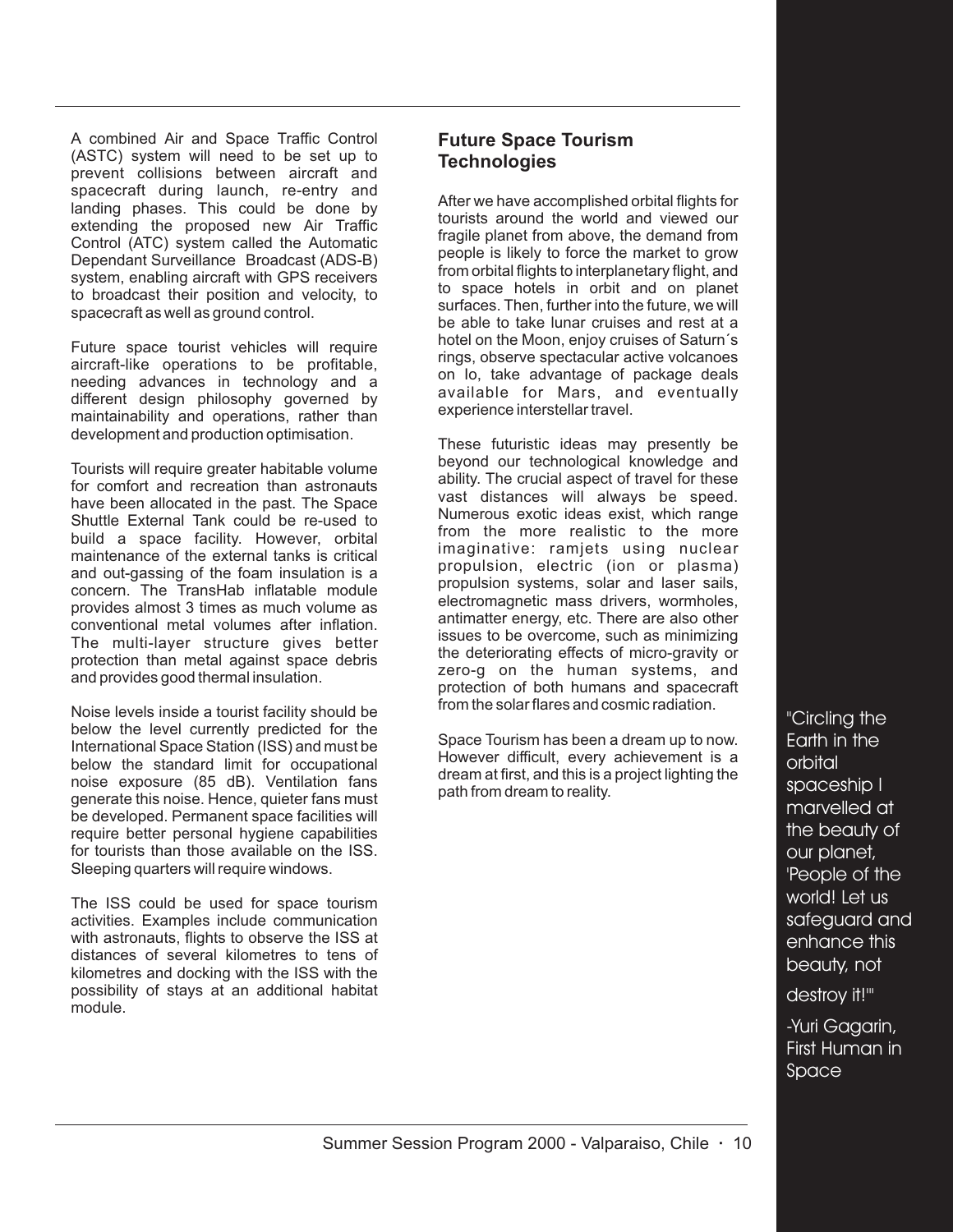# Business & Management

### **The Market for Space Tourism**

Tourism is the world's leading economic contributor, producing 10% of the world's gross national product, and is the sector generating the greatest amount of tax revenues at US\$655 billion per year. Adventure tourism not directly related to space has been rapidly growing in popularity during the last 2 decades. Space-related tourism activities are very important for raising public awareness and interest in space tourism, thereby increasing the market potential for actual space tourism.

Few companies are currently planning to offer sub-orbital flights. Space Adventures is taking deposits for its \$100,000 ticket-price suborbital flights anticipated for years 2002 or 2003. MirCorp is about to launch its first private " citizen explorer " for an 8-day stay on board the Mir Space Station. Several companies have concepts for orbital and lunar hotels.

Once the near-term milestone of making publicly accessible orbital flights becomes a reality, many players from related service industries will enter this new market because the initial barrier of Reusable Launch Vehicle (RLV) development cost and its high associated risk will no longer exist. Examples of potential entrants include adventure tourism companies, travel agencies, airlines, ocean cruise line operators, hotel operators, resort companies and theme parks.

The economic rationale for the emergence of a space tourism industry is founded on two grounds - one is the stimulation of the space arena by opening a new market for RLVs, and the second is the establishment of a new global service industry. Estimates from market surveys suggest that a ticket price of the order of \$50,000 or less is necessary for a space tourism industry to sustain itself. However, we estimate, that based on current technology, a future sub-orbital space trip, carrying two passengers would cost in the order of \$550,000 per passenger. Hence, the estimated cost is approximately an order of magnitude greater than the price that a sustainable market will probably accept.

Although RLV development is the key to substantially reducing the cost of access to space, the high associated costs, significant political and technical risk, market uncertainty, and required long-term development timeframes provide major disincentives to potential private investment. Furthermore, subsequent to the costly development phase, a reduced ticket price, as a result of future profitability, is also dependent upon the achievement of low operational costs per flight. Uncertainties affecting the feasibility of eventual general public space travel and tourism business start-ups in the US include: market demand and elasticity; transport vehicle acquisition and operating costs; trip price; reliability and comfort; and insurance and regulatory burdens. Notional business models suggest that profitability of eventual large-scale service operations will depend on per orbital trip costs that do not exceed \$1-2M.

### **Marketing**

The market for transportation services is driven by customer demand, and innovation is similarly driven by potential new demand. The development phase of the project must start upon completion of the market analysis to specify the exact characteristics of the final product. At the beginning of operations, a space tourism business should have an incremental business plan, starting with niche markets. From market surveys, data indicate that many young people, from different cultures, are already prepared to go on very expensive "space adventure trips" at the present time, even though physical risk exists.



*Percentage of respondents interested in taking a space trip. (Abitzsch, 1996)*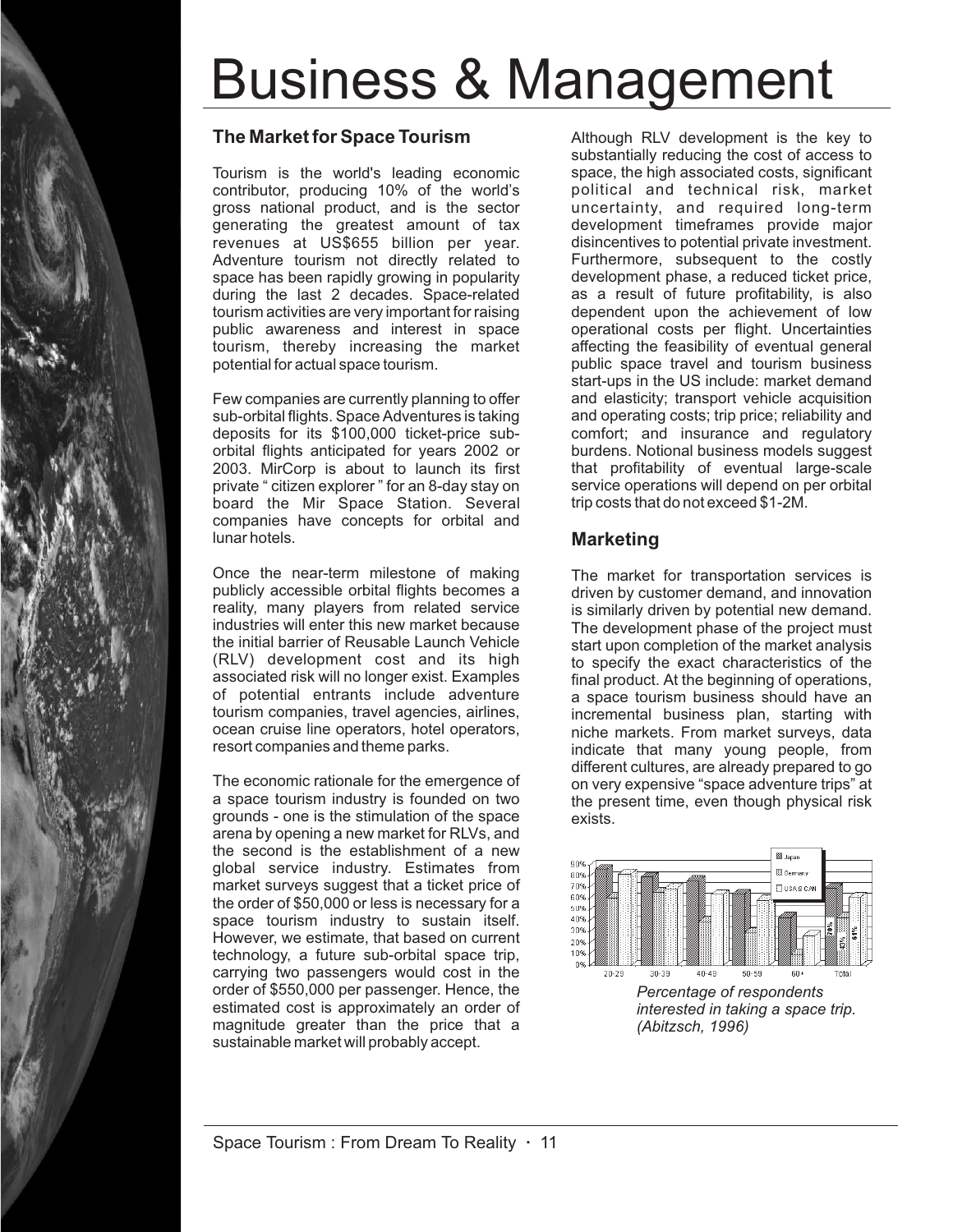Since expected initial high ticket prices will deter much of the general public, it is advisable for initial competitors in the space tourism industry to simultaneously target large corporations as customers as well as young, wealthy, adventurous individuals at the outset. Initially targeting the niche market of young adventure-seekers is of prime importance because of the higher inherent risk and the lower comfort levels early customers will be expected to accept in exchange for being among the first to explore this new frontier. By the time the orbital space flight industry becomes accessible to the rest of the general public, most people will have already been introduced to the product through secondary promotion by corporate customers offering sponsorships or tickets as prizes or rewards to their employees or client base.

### **Financing**

Passenger travel services to and from space are not available today because government space agencies are not trying to develop them. Dramatic advances in propulsion systems and structures are needed to achieve the lowest unit cost vehicle that would lead to the development of a large service market. The probable costs to develop these systems will be high and government research and development co-investments are needed. Such technology developments or demonstrations are either too risky or too long-term for the private sector to undertake under normal market circumstances.

Several RLV ventures have stalled because of their inability to find investors to complete their development programs. Tax exemptions to support a broad range of innovation should be considered by governments so that all taxpayers will bear the risk as opposed to only the investors. The encouragement and enabling of space research for commercial purposes would generate a demand for using space, making a presence in space more attractive to industry. Auctioning access to space laboratories and transportation would indicate how much the market is willing to pay.

Once the viability of the industry is established, it is anticipated that the credit risk of initial competitors will follow that of current tourism or airline companies and shares in them will be publicly traded.

A stepwise approach is foreseen for X-Prize competitors, such that once the technology has been proved, further financing will be more easily secured to build the hardware that incorporates improvements for passenger transport certification. Investors will be interested in business plans that propose alliances between tour operators and aerospace companies as well as evidence of advanced booking from an adventurous and excited public. The rate of return demanded by investors for space projects ranges from 20-40% with investors usually preferring approximately 20% ownership. A payback period of 3 to 6 years is usually required. Nevertheless, regardless of the expected financial return, a well known and credible CEO(Chief Executive Officer) or key member on the board of directors with strong space industry recognition will be needed to convince investors to examine proposed business plans.

Future scenarios usually assume the world becomes wealthier, and it is expected there will be a larger market for space tourism with a wider and more exciting range of products. However, these products will have to be costeffective in order to attract investors and costs musts be balanced by achievable revenues to ensure that these activities are self-sustaining.

> "The future is not something we enter. The future is something we create."

- Leonard I. Sweet.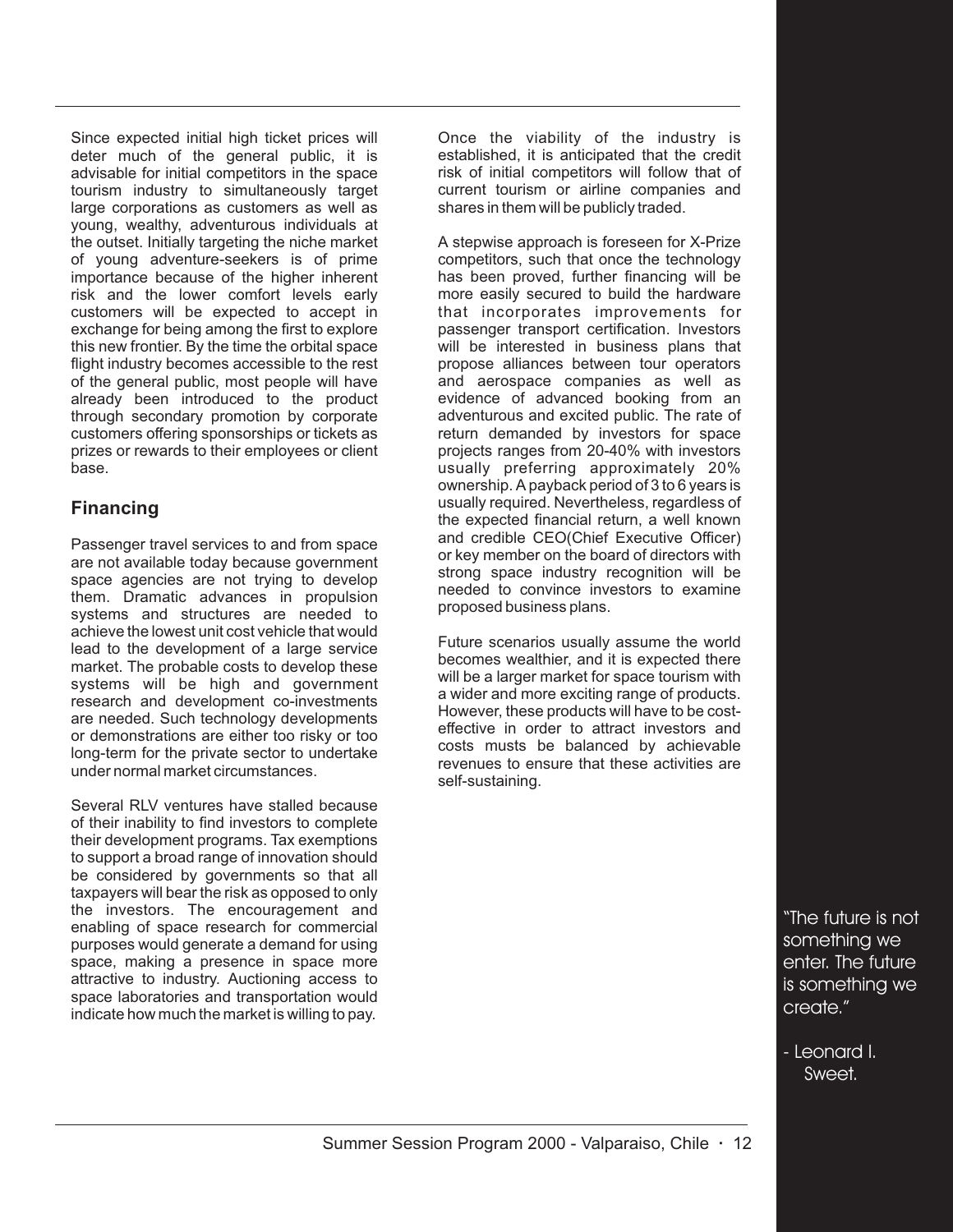# **Medical**

Space travel for civilian tourists poses medical challenges that are both similar to, and different from those faced by astronauts. The medical care provided by a space tourism venture must be tailored to passengers that are focused on leisure not on a mission. These passengers will not be as well prepared, both physically and psychologically, as current astronauts.

If an adequate customer base is to be maintained, selection standards for space tourists must be less stringent than for current astronauts. For very short duration sub-orbital flights, only guidelines similar to those for variable gravity rides (e.g. roller coasters) may be necessary. For orbital flights, the presence of active disease states (hypertension, heart disease, psychiatric illnesses and possibly pregnancy) may be necessary exclusion criteria in order to decrease the probability of expensive evacuation procedures. For the near-term, it is likely that space tourists will have to be physically able to perform emergency egress procedures to be accepted for space travel.

Prior to departure, space tourists should receive training in CPR (Cardio-Pulmonary Resuscitation) and first aid procedures. For safety reasons, pre-flight training should include coping strategies for feelings of isolation and claustrophobia. Personal hygiene has historically been a source of conflict on long-term missions. The pre-flight experience should bring all the tourists to similar standards before spending extended periods of time in the closed quarters of an orbiting space facility. Teamwork strategies and issues of multiculturalism should also be part of preflight training since the customer base for space tourism will likely be global.

As with current manned space missions, the space tourist should enjoy a pressurized cabin atmosphere with appropriate oxygen and carbon dioxide content, and a fail-safe system for toxic inhalant removal. As the duration of the space experience lengthens, life support systems should evolve from openloop to closed-loop designs. Environmental noise, that has recently been a concern for the International Space Station, will need to be further decreased for customer satisfaction. The use of quieter fans and other onboard

equipment should be considered for space tourism travel. For experiences of three to five days, tourists will require a habitable volume greater than the 10  $m^3$  per person offered currently by NASA´s Space Shuttle. To allow for recreational space, long-term missions will require volumes greater than the 175m $^3$  per person predicted for the completed International Space Station.

Space motion sickness (SMS) includes nausea, headache and dizziness and can seriously preclude an enjoyable tourist experience if not counteracted. Two out of three astronauts experience SMS during the first hours in space, despite the use of pre-flight and in-flight anti-nausea medications such as scopolamine and promethazine. Preflight Adaptation Training devices are currently used to expose astronauts to the disjunctive visual and vestibular stimuli similar to those experienced in space. This device may give a head-start to the adaptation process and decrease the severity of SMS in orbit. Susceptibility to SMS is difficult to predict and appears to be independent of provocation during parabolic flights and ground-based training. It is reasonable to anticipate that SMS will be a concern for civilian space travel lasting longer than 2 hours. An improvement in the efficacy of SMS drugs would be a major advance in helping increase customer satisfaction.

The fluid redistribution that occurs during spaceflight causes facial puffiness, nasal congestion, and fluid loss. This fluid loss causes a low blood volume and orthostatic intolerance (fainting or lightheadedness caused by upright posture) upon returning from spaceflight. Orthostatic intolerance is currently counteracted by fluid loading prior to reentry and the use of anti-gravity suits. Future countermeasures to decrease the fluid redistribution may include lower body negative pressure suits worn during spaceflight and also simulated gravity.

A minimal reduction in total muscle mass can be expected after a space flight of three to five days. These losses occur primarily in the postural muscles of the lower extremities but are unlikely to impair the egress of tourists from the spacecraft in a 1-g environment. Countermeasures during a stay in space of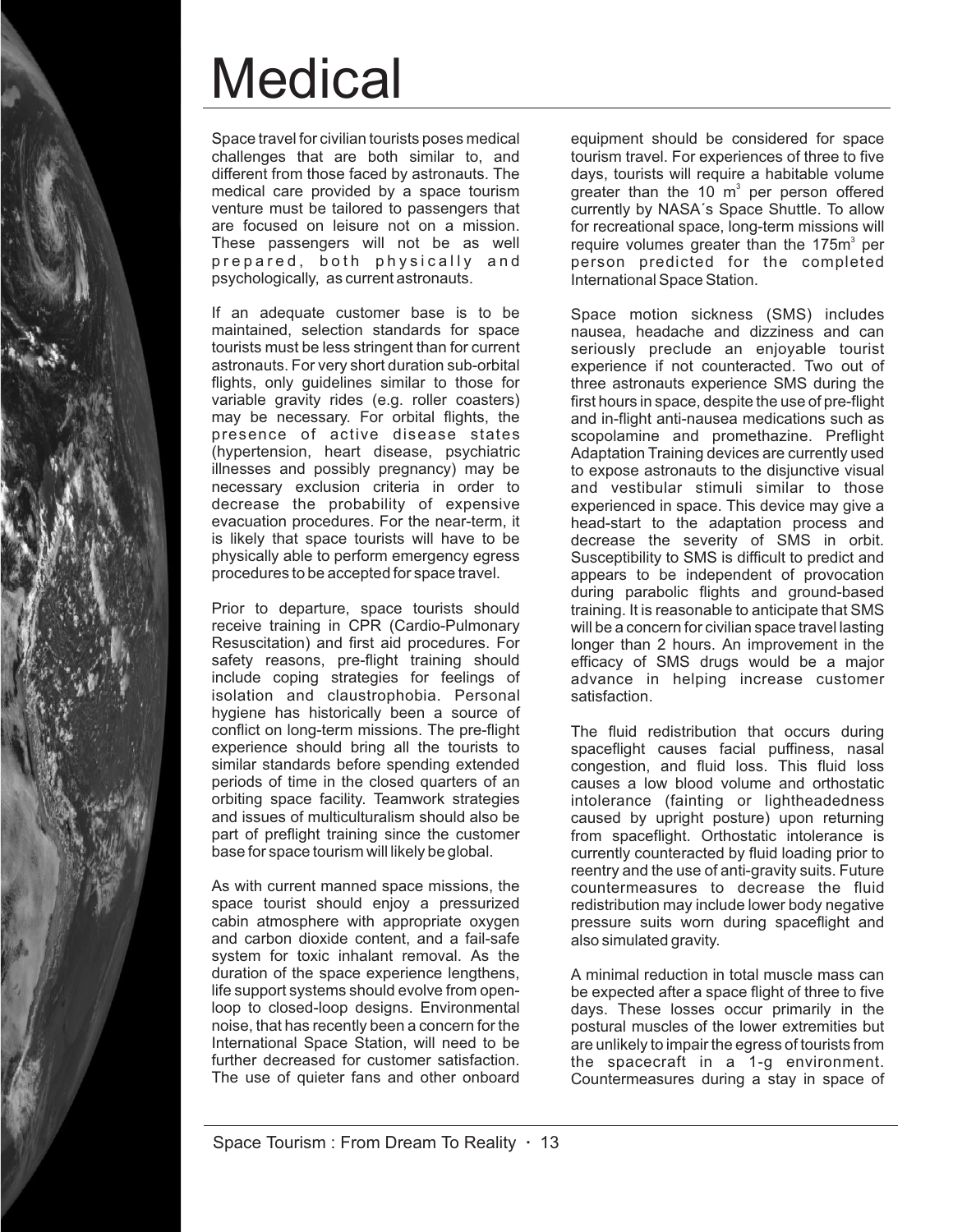that duration are not medically necessary, but are recommended to provide a full astronauttype experience for the tourists and to accelerate full recovery after their return to Earth.

In missions of several months, lower extremity muscle atrophy of up to 30-40% has been documented. Bone calcium is lost at a rate of 1 to 3% per month. In the far future, very long-term microgravity exposure for tourists will require countermeasures for musculoskeletal degeneration. Current countermeasures include treadmill running with bungee cords, penguin suits (modified spacesuits) and other resistive exercises. The development of space facilities capable of providing artificial gravity using centrifugal forces will greatly improve the physical wellbeing of future space travellers.

Compared to the typical Space Shuttle orbit of 28.5 degrees, higher inclination orbits can traverse areas in which radiation hazards may be increased during periods of intense solar activity. Current countermeasures to decrease radiation risks are limited to predicting solar flares, setting exposure standards, and radiation monitoring. Some biologically-active antioxidant compounds are under investigation. For a mission beyond LEO, additional spacecraft shielding and onboard capabilities to monitor solar activity will be required.

Ground-based flight surgeons currently conduct private telemedicine conferences and assess crew health for the duration of space flight missions. Space tourists will require augmented support with additional access to ground-based physician specialists, possibly linked via a hospital network. The capability of transmitting various patient health parameters to the flight surgeon on Earth currently exists. Medical equipment to stabilize an ill or injured crew member is currently flown on spaceflights. The development of portable diagnostic imaging capabilities is recommended. Emergency vehicle should be docked with an orbiting facility to allow for a medical evacuation. In this way, a sick patient need not compromise the trip for the rest of the passengers. One of the staff members in orbit should also have medical training equivalent to a paramedic, in addition to fulfilling other duties for customer satisfaction.

Finally, the day will come when space tourists will go beyond LEO. Issues related to radiation protection, long-term physiologic adaptations as well as self-sufficient life support systems will have to be resolved before that can become reality. Psychosocial dimensions of these activities include the birth of a new "space culture" that will set apart those who have experienced space travel from those who have not. Many ethical questions including those pertaining to medical care during interplanetary travel with limited capabilities will have to be raised.



*In-orbit treadmill: a countermeasure to prevent bone demineralisation and muscle atrophy*

"It's human nature to stretch, to go, to see, to understand.

Exploration is not a choice, really; it's an imperative."

-Michael Collins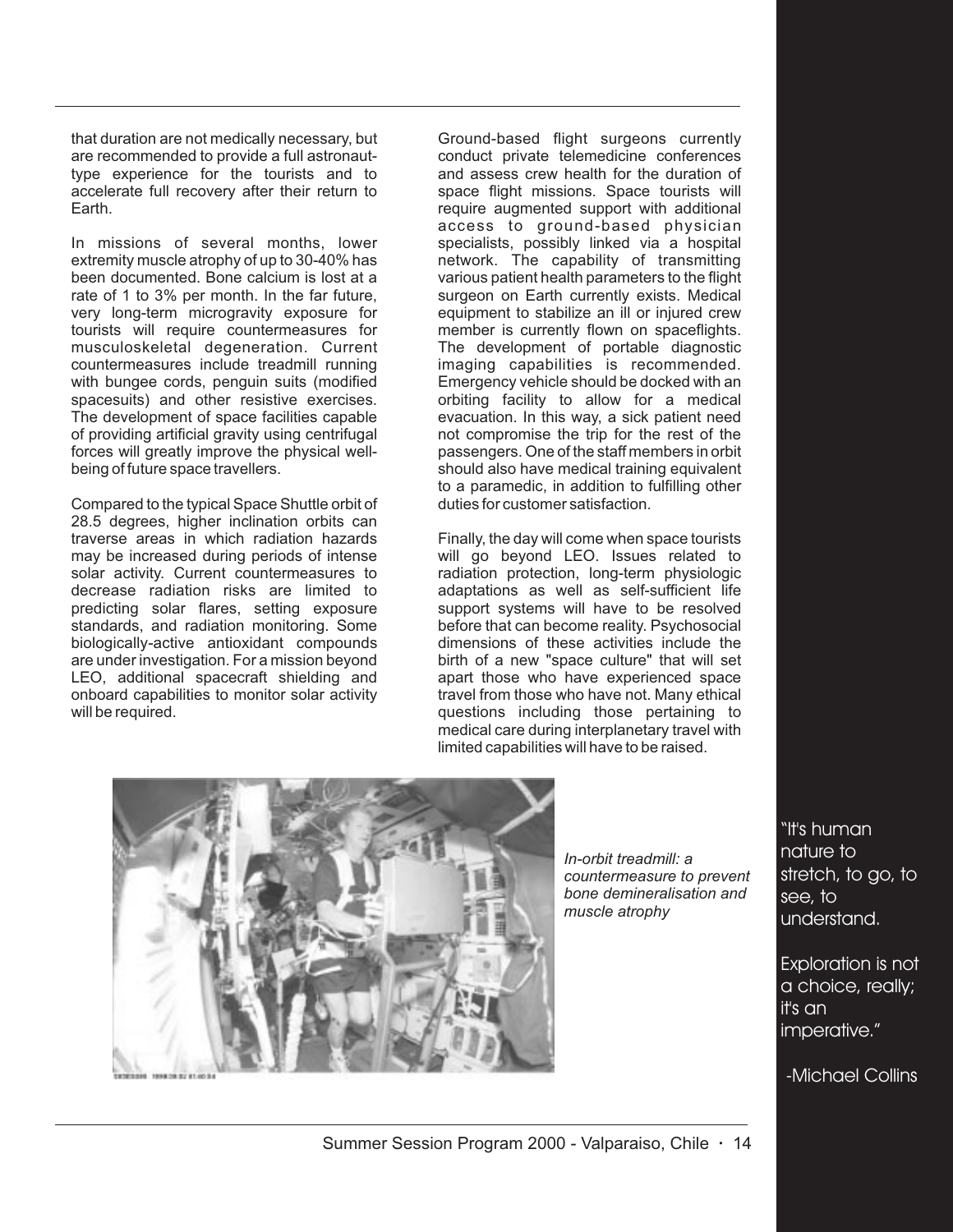# Policy / Law

Space tourism development is not explicitly supported by governments. However, if there is a market for space tourism, it is the role of governments to fund the essential technology development that are too long-term and risky for private undertaking before the private sector is willing to invest. The challenge of a space tourism policy is to establish the technological and regulatory environment that will encourage private companies to invest in space tourism and allow commercial ventures to prosper. The expected result is the lowering of costs and the increase in reliability of access to space. In addition, it is beneficial to policymakers to support space tourism because of the potential economic benefits.

The first part to a space tourism policy is to confirm the market surveys about the public´s willingness to pay to travel to space and characterise people´s desire to travel into space. We suggest a discussion among public, political and space communities through various media and independent public surveys to raise the awareness of space tourism as a realistic activity.

A second part of a space tourism policy is to create a favourable scientific and technical environment. This policy includes life sciences research, development of low -cost technology, propulsion system improvements, fully reusable launch vehicle development and ground infrastructure studies for space transportation.

Finally, a favourable regulatory system will have to be created. One of the major regulatory barriers to space tourism is the Liability Convention (1971) of the United Nations Committee on Peaceful Uses of Outer Space. This treaty states that the launching country is liable to pay compensation for loss of life, injury, or damage to property, resulting from objects launched into space by that country. Therefore, the launching state is entitled to prohibit any private space launch activities. A possible solution would be to adopt a limited amount of compensation regulation, as defined by the Warsaw Convention (1929) for the aviation sector. This has been the main factor enabling the commercialisation of air transport.

However, limited liability is not sufficient and will never be accepted without guarantees of the safety of space tourism flights. For this purpose, detailed certification and licensing of the spacecraft will be necessary. Traffic regulations such as launch or re-entry authorisation will have to be defined as well.

All of the above will enable risk quantification and management for insurance purposes.

Furthermore, many additional regulations will be necessary including:

- Adaptation of aviation law to suborbital flight, "
- Environmental law, " "
- Criminal law or tax law applying in outer space, "
- Derogation of the Non-appropriation Principle of Outer Space, including orbits and planets.

Only after having solved these major political and regulatory challenges will space tourism be able to develop and expand as a selfsustaining undertaking.